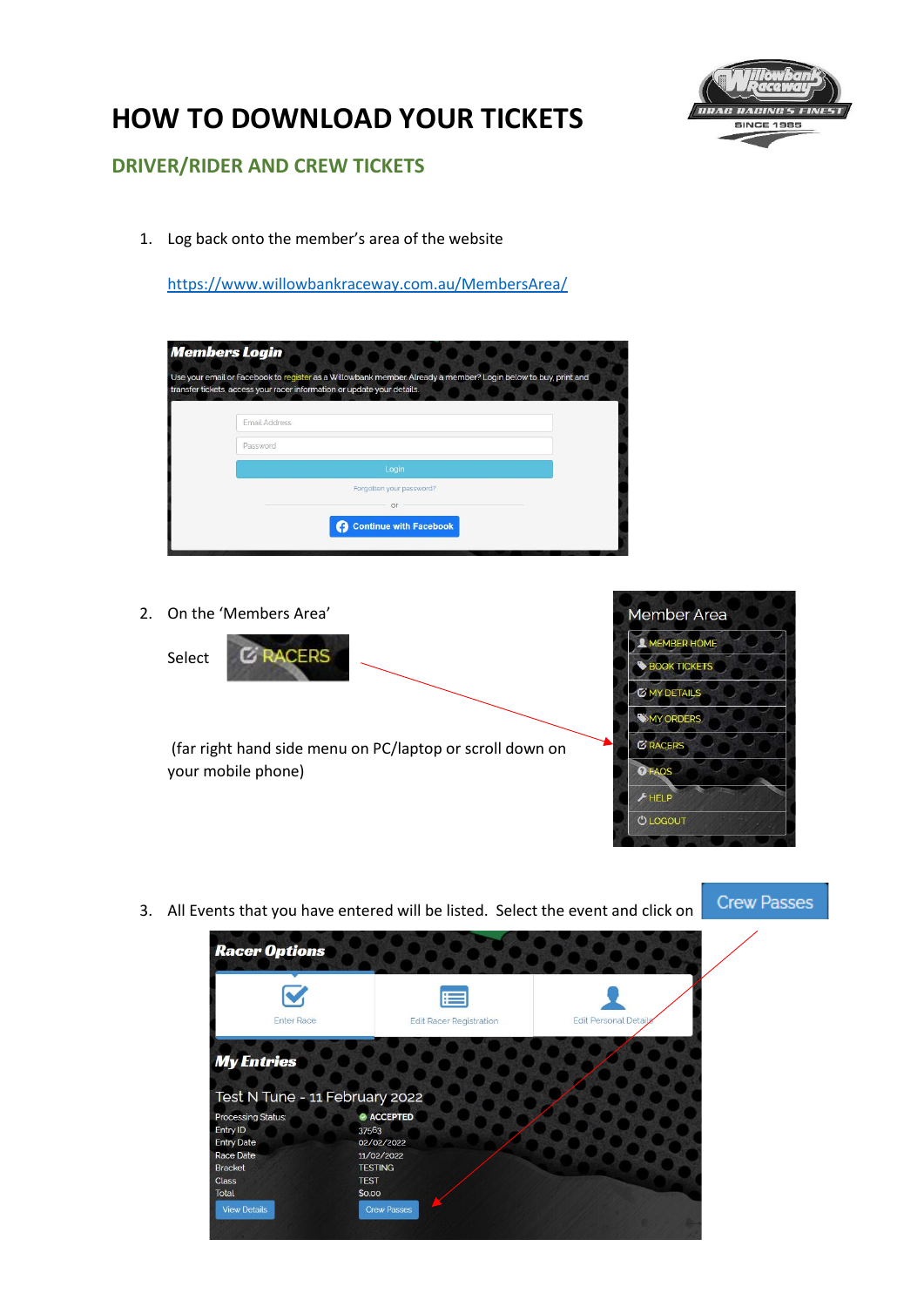*4.* The Driver/Rider and crew tickets will be listed as below. *Please note that all tickets are referred to as Racer Ticket.* 

*One Ticket is for the Driver/Rider Other Tickets are for Crew*

| <b>Tickets</b>                                                                                                                                                                                                                                                                                                                                                                                                                                                                                 |                                    |               |                                                             |
|------------------------------------------------------------------------------------------------------------------------------------------------------------------------------------------------------------------------------------------------------------------------------------------------------------------------------------------------------------------------------------------------------------------------------------------------------------------------------------------------|------------------------------------|---------------|-------------------------------------------------------------|
| IF YOU HAVE PURCHASED TICKETS ON BEHALF OF OTHERS, YOU CAN SHARE EACH E-TICKET TO THE PERSON<br>THAT WILL BE USING THE TICKET TO GAIN ENTRY TO THE EVENT.<br>The e-Ticket bearer will be asked by event security to show proof of identification that matches the ticket at the entry<br>gate of the venue. Please make sure that each person that you have bought tickets for has their ticket when<br>attending the event.<br>Click the SHARE button to share this ticket with someone else. |                                    |               |                                                             |
| Item                                                                                                                                                                                                                                                                                                                                                                                                                                                                                           | <b>Order Info</b>                  | <b>Name</b>   | <b>Options</b>                                              |
| 2022 TEST N TUNE - Racer Ticket                                                                                                                                                                                                                                                                                                                                                                                                                                                                | Price: \$0.00<br>Barcode: 61248847 | Jacqui Thomas | Name Ticket<br><b>L</b> Download<br><share< td=""></share<> |
| Email or Download All Your eTickets<br>For orders with multiple eTickets, you can save time by having all your eTickets emailed direct to your registered email<br>address or download them as a single PDF.<br>Download All<br>Email PDF Tickets                                                                                                                                                                                                                                              |                                    |               |                                                             |

Then SIMPLY….

| <b>DOWNLOAD</b> the ticket by clicking                             | & Download |  |
|--------------------------------------------------------------------|------------|--|
| 0R                                                                 |            |  |
| Re-NAME TICKET to the Crew Member's Name by clicking   Mame Ticket |            |  |
| Add the name of the Crew Member as below:                          |            |  |

| Change name on your ticket:        |                     |        |                    |  |
|------------------------------------|---------------------|--------|--------------------|--|
| 2022 TEST N TUNE - Racer<br>Ticket | <b>Ticket Name:</b> |        | Crew Member's Name |  |
|                                    | Update              | Cancel |                    |  |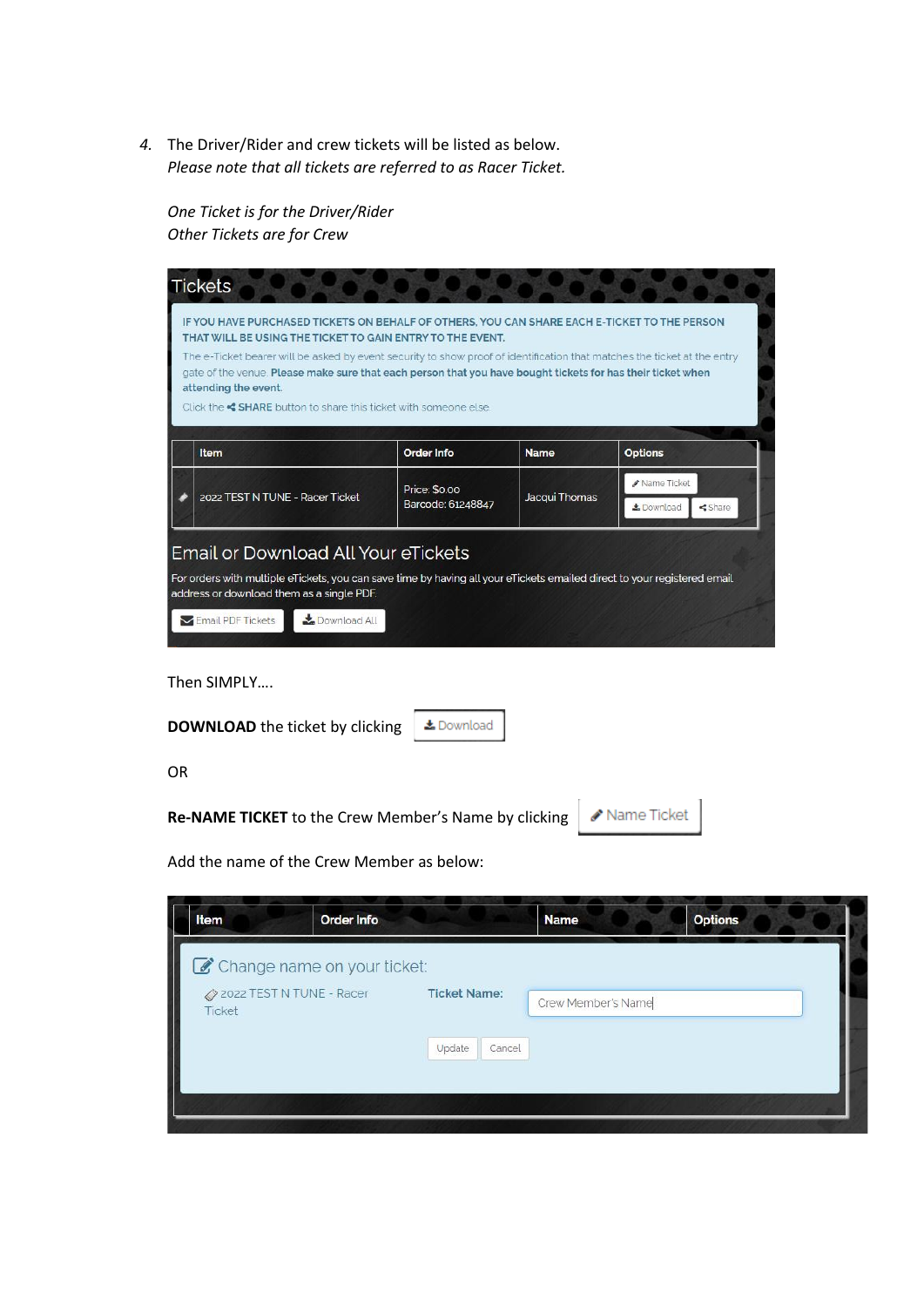**SHARE** ticket to another guest (crew member) by clicking



Just add the crew member's name and MOBILE PHONE NUMBER **OR** EMAIL

| Then select                               | Send Ticket                                                                                                                                                                                                                                                                                                                                                                                            |                                                                                                   |
|-------------------------------------------|--------------------------------------------------------------------------------------------------------------------------------------------------------------------------------------------------------------------------------------------------------------------------------------------------------------------------------------------------------------------------------------------------------|---------------------------------------------------------------------------------------------------|
| Share your ticket                         |                                                                                                                                                                                                                                                                                                                                                                                                        |                                                                                                   |
| TicketID:                                 | 189617                                                                                                                                                                                                                                                                                                                                                                                                 | Please enter the email address and/or mobile<br>number of the person you would like to share this |
| <b>Barcode:</b><br>OrderID:               | 61248847<br>64953                                                                                                                                                                                                                                                                                                                                                                                      | ticket with.                                                                                      |
| Event:                                    | 2022 TEST N TUNE                                                                                                                                                                                                                                                                                                                                                                                       | Email:                                                                                            |
| <b>Ticket Type:</b>                       | Racer Ticket                                                                                                                                                                                                                                                                                                                                                                                           | and/or Mobile:                                                                                    |
| name and download the ticket.<br>created. | Please use the below form to SHARE this ticket<br>with a friend. The person you allocate will receive<br>an email containing a link that will enable them to<br>You will always have the option to reclaim this ticket<br>for yourself or share it with a different person. Sharing<br>the same ticket with a different person will cancel the<br>original ticket and a new ticket and barcode will be | Full name of recipient:<br>Send Ticket<br><b>Ø</b> Cancel                                         |

5. You can print the tickets or download to your phone.

You will need to show the ticket with the BARCODE to the gate team on the day of the event.

Please present this e-ticket at the event <u> Hilli Hilli</u> 2022 TEST N TUNE Jacqui Thomas<br>Purchaser: Jacqui Thomas<br>38 Champions Way<br>Willowbank<br>XIB COD<br>XID 4506<br>AUSTRALIA **Ticket Holder E-TICKET TYPE RACER TICKET**  $\begin{bmatrix} 1 & 0 & 0 \\ 0 & 0 & 1 \end{bmatrix} \begin{bmatrix} 1 & 0 & 0 \\ 0 & 1 & 0 \\ 0 & 0 & 1 \end{bmatrix} \begin{bmatrix} 1 & 0 & 0 \\ 0 & 1 & 0 \\ 0 & 0 & 1 \end{bmatrix} \begin{bmatrix} 1 & 0 & 0 \\ 0 & 1 & 0 \\ 0 & 0 & 1 \end{bmatrix}$ **Venue Name** Willowbank Raceway Willowbank Raceway<br>38 Champions Way<br>Willowbank<br>QLD 4306<br>AUSTRALIA Event Date(s) 15/01/2022 - 26/03/2022 **Event Time** Please check the website For more information go to<br>https://www.willowbankraceway.com.au 0.00 (inc GST) **ORDER ID: 64953** Price \$AU ..................... **X** cut here

Sample of ticket below – **BARCODE** must be legible to scan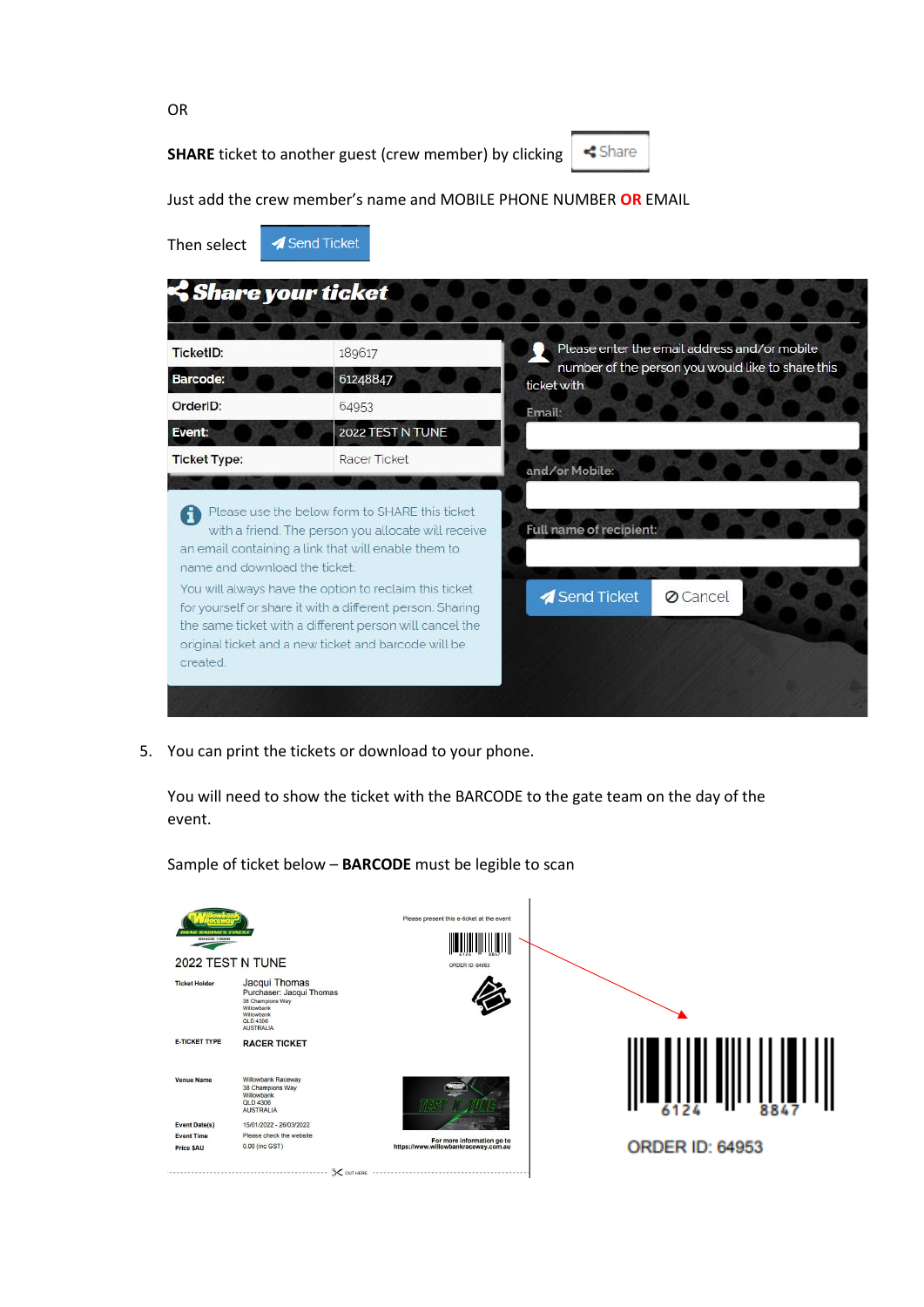6. All Drivers/Riders must COLLECT their racer envelope at the gate. This is under the Driver/Rider's Surname. Only the Driver/Rider can collect the Racer Envelope. The Racer Declaration Form/Registration Form contained within the envelope is to be completed and presented at SCRUTINEERING.

For major events, restricted access passes are included in the Racer Envelope. Crew and Driver/Riders must present the restricted access pass at SCRUTINEERING to redeem the restricted access armbands.

## **SPECTATOR OR COMPLIMENTARY TICKETS**

1. Log onto the member's area of the website

<https://www.willowbankraceway.com.au/MembersArea/>

| Use your email or Facebook to register as a Willowbank member. Already a member? Login below to buy, print and<br>transfer tickets, access your racer information or update your details. |  |
|-------------------------------------------------------------------------------------------------------------------------------------------------------------------------------------------|--|
| Email Address                                                                                                                                                                             |  |
| Password                                                                                                                                                                                  |  |
| Login                                                                                                                                                                                     |  |
| Forgotten your password?                                                                                                                                                                  |  |
| or                                                                                                                                                                                        |  |
| <b>Continue with Facebook</b>                                                                                                                                                             |  |

2. On the 'Members Area'

your mobile phone)







3. Select the Order Date for when you purchased the spectator tickets or were issued complimentary tickets.

| <b>My Orders</b>  |                                                                                                                                           |                    |
|-------------------|-------------------------------------------------------------------------------------------------------------------------------------------|--------------------|
|                   | To see your order information and/or name your tickets, please click on the "View Order Details" button<br>associated with your order(s). |                    |
| Order ID: 63617   |                                                                                                                                           | View Order Details |
| <b>Order Date</b> | <b>Status</b>                                                                                                                             | Amount(s)          |
| 16 Dec 2021       | <b>Payment Received</b>                                                                                                                   | \$0.00             |
| Order ID: 64102   |                                                                                                                                           | View Order Details |
| <b>Order Date</b> | <b>Status</b>                                                                                                                             | Amount(s)          |
| 4 Jan 2022        | <b>Payment Received</b>                                                                                                                   | \$0.00             |